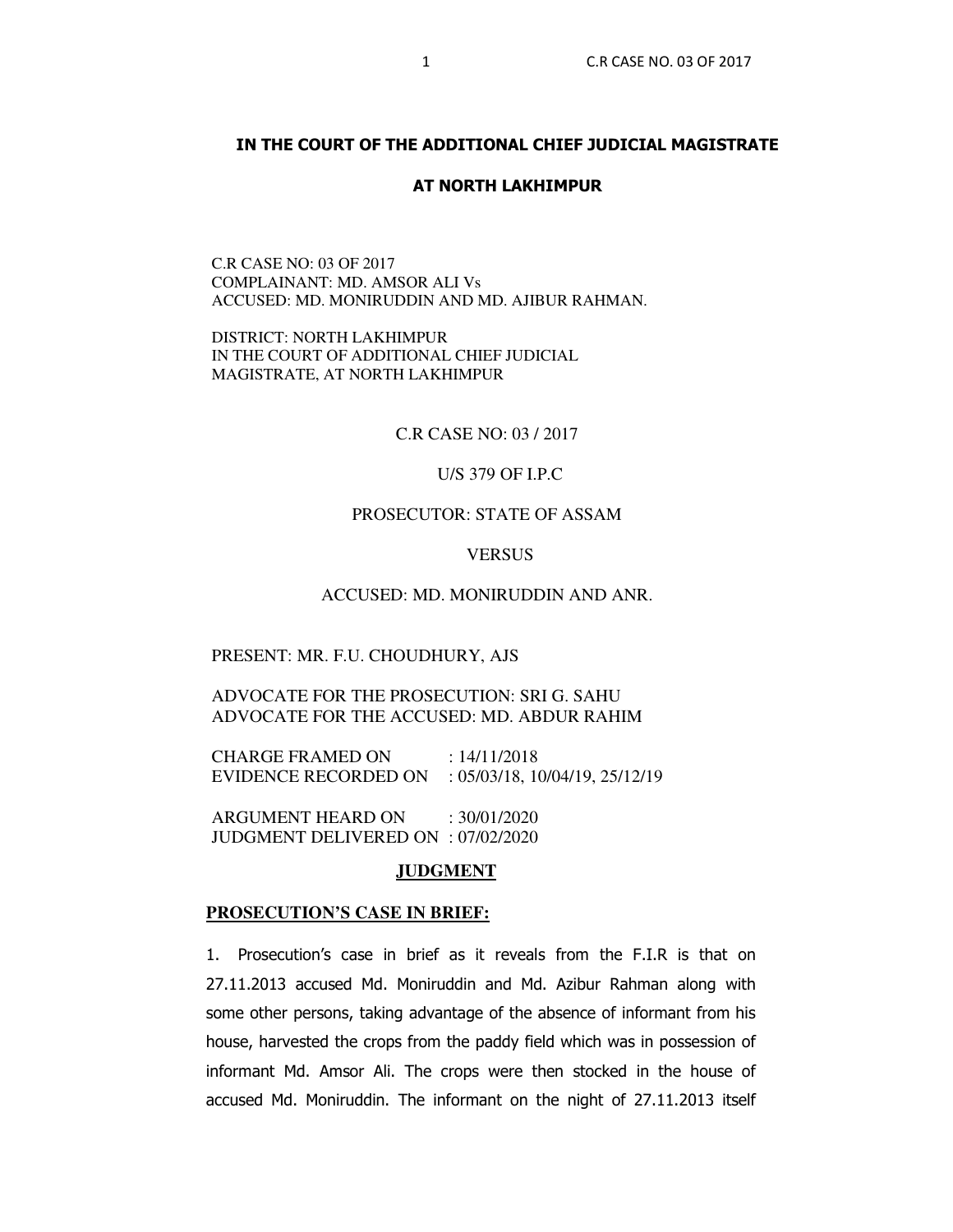came to know about the theft of aforesaid crops by the accused persons. The informant then lodged a complaint petition about the occurrence before the learned District Magistrate, Lakhimpur, North Lakhimpur which was forwarded to the O/C of North Lakhimpur police station for taking action as per law.

2. On receipt of the complaint petition, the O/C of North Lakhimpur police station registered the same as North Lakhimpur P.S Case No. 886/2013. After investigation, I.O of the case submitted final report on the ground that the case is found false. Thereafter, notice was issued to the informant from this court and accordingly the informant appeared before this court and submitted a protest petition vide No. 174 dated 10.01.2017. On the basis of said protest petition, this case was registered as a complaint case and the complainant along with his witnesses were examined u/s 200/202 of CrPC.

3. On the basis of statements made by complainant and his witnesses, and having regard to the materials in the case record, cognizance was taken for the offence punishable u/s 379 of IPC against accused Md. Moniruddin and Md. Azibur Rahman. The complainant examined himself along with two other witnesses at the stage of evidence before charge. On the basis of evidence adduced by complainant, and after hearing both the parties, charge was framed against the above named two accused for the offence punishable u/s 379 of IPC. The charge was then read over and explained to both the accused to which they pleaded not guilty and stood to face the trial.

4. Complainant has examined three witnesses including himself in support of his case, whereas the accused has examined only one witness in support of their defence. The accused persons were examined u/s 313 of CrPC. Their statements are recorded in separate sheets as defence case is of total denial as it reveals from the statements of accused persons and the tenor of prosecution witnesses by defence. I have heard the learned counsels for both the parties.

Upon hearing and perusal of case record, I have framed the following point for determination for the purpose of proper adjudication of the dispute in hand.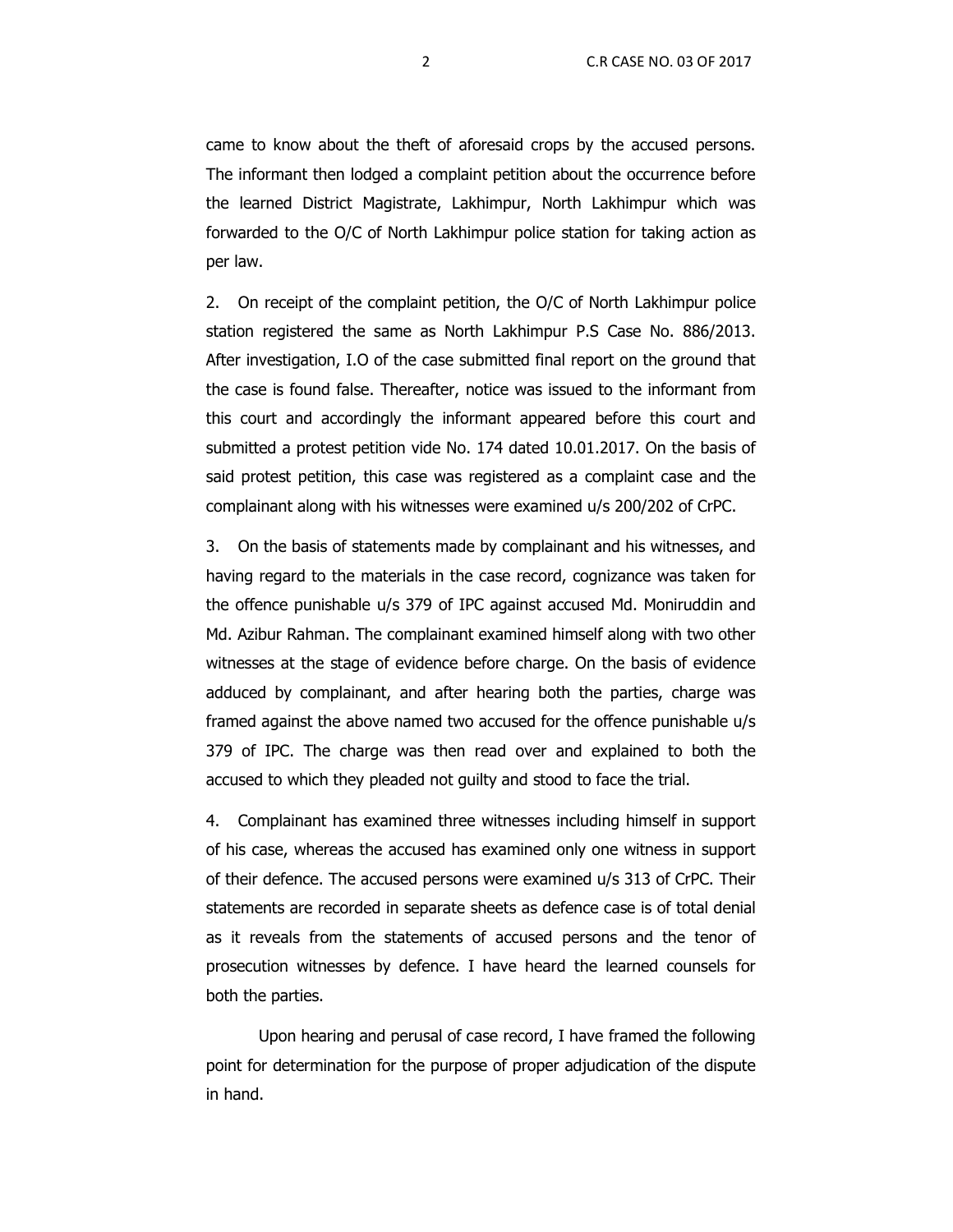### 5. **POINT FOR DETERMIANTION:**

(i) Whether on 27.11.2013 at about 10.30 AM at Sariabari under North Lakhimpur police station, the accused persons dishonestly took away paddy crops belonging to complainant Md. Amsar Ali from the agricultural field which was in possession of the complainant, without taking the consent of complainant and from out of the possession of complainant, and thereby committed an offence punishable u/s 379 of IPC?

### **DISCUSSION OF EVIDENCE, DECISION AND REASONS THEREOF:**

6. As regards the aforesaid point for determination, the complainant as PW-1 in his evidence-in-chief has stated that on 27.11.2013, while he was not at his home at that time the accused persons by engaging some other persons harvested the crops from his (PW1's) agricultural field and took away the same. He (PW-1) cultivated paddy crops in his agricultural field measuring 4 bighas 3 katha. The accused persons took away the entire paddy crops standing on the aforesaid field. He came to know about the occurrence from his neighbours in the evening. He then came to know that accused Moniruddin has kept the aforesaid paddy crops in his house.

7. Perusal of evidence deposed by PW-1/complainant as narrated above clearly shows that he is not an eye witness of the alleged occurrence as he was not present in the place of occurrence. As such, the allegations made by PW-1 against the accused persons are totally hearsay and the same cannot be believed unless corroborated by some other reliable evidence. Therefore, let me proceed with the discussion of evidence deposed by PW2 & PW3 to find out as to whether their version is reliable and corroborates the version of PW1.

8. In the above context, perusal of evidence deposed by PW2 & PW3 shows that they have supported the allegation of theft of crops by the accused persons, and have also claimed themselves to be eyewitnesses of the alleged theft. However, though PW-2 has claimed that the accused persons have harvested crops standing over only about 2 bighas of land out of 5 bighas, but as per PW-3 the accused persons have harvested the crops standing over the entire 5 bighas of land. In my opinion, had the occurrence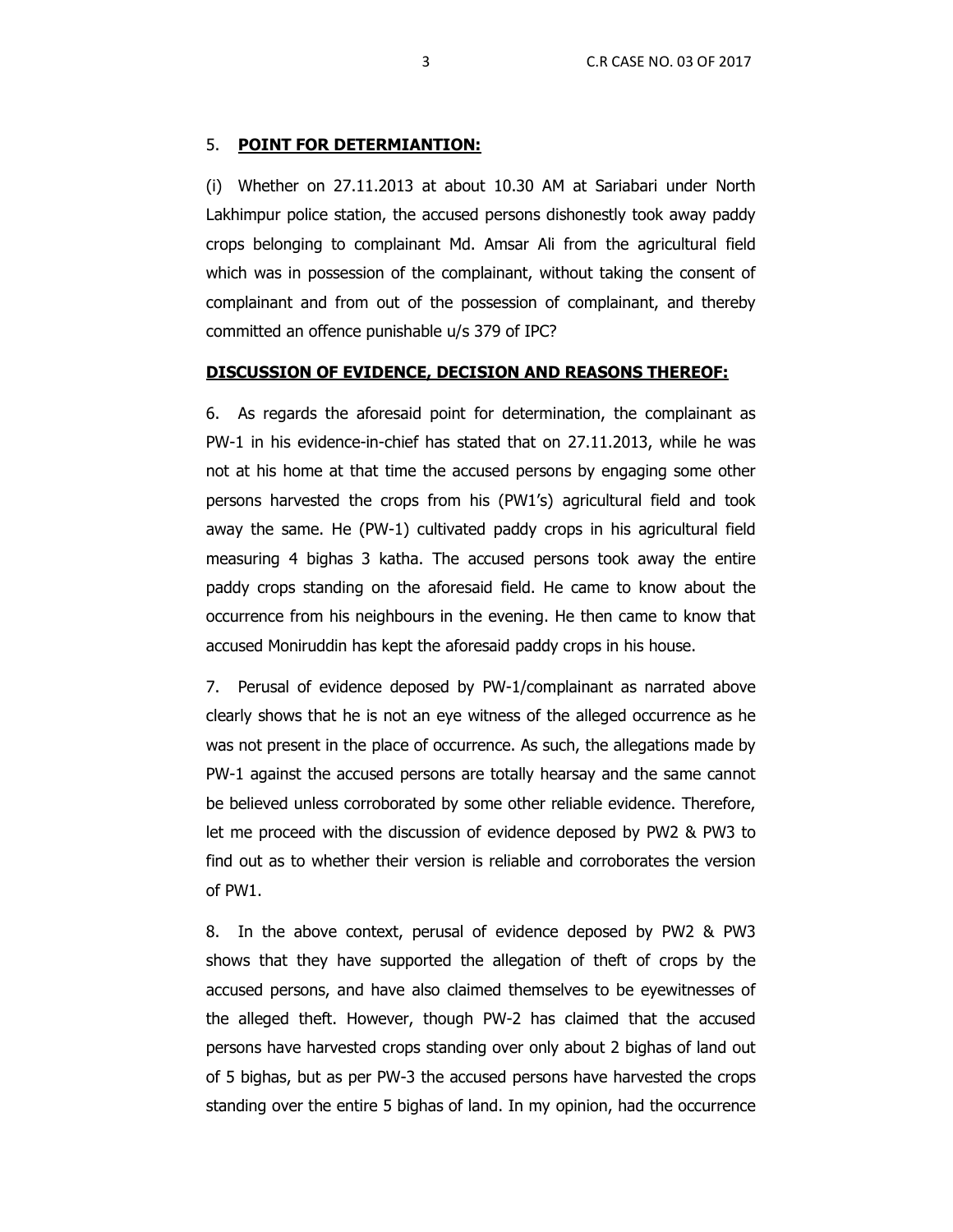took place as alleged then the version of PW-2 and PW-3, being eye witnesses, should have been consistent with respect to the quantum of crops which is allegedly taken away by the accused persons. Under such circumstances, the aforesaid inconsistency in the version of PW-2 and PW-3 creates serious doubts as regards the credibility of their statements with respect to theft of crops by the accused persons.

9. Further, the boundary of aforesaid land mentioned by PW-2 and PW-3 in their respective evidence-in-chief is found contradictory. To be more particular, PW-2 has stated that the western side of aforesaid land of informant is bounded by the land of Rajab Ali and the eastern side is bounded by the land of Jamaluddin & Amir Ali. However, as per PW-3, the eastern side of aforesaid land is bounded by the land of Rajab Ali, and the western side is bounded by land of Riazuddin. Again, in his crossexamination,PW3 has stated a different boundary of the aforesaid land i.e., land of Jamaluddin & Amir Ali in the eastern side, and land of Rajab Ali in the western side. The aforesaid inconsistency and contradiction in the version of PW-2 and PW-3 with respect to the boundary of the aforesaid alleged land of informants shows that the PW-2 and PW-3 do not have any proper knowledge about the land which the informant has claimed to be his own land. In that view of the matter, the allegations made by PW-2 and PW-3 with respect to theft of crops by the accused persons from the land of informant, becomes doubtful.

10. In the above context, DW-1 Md. Jamiruddin Ahmed has stated that the place of occurrencemeasuring 4 bighas 3 kathas and 17 lessa which is situated at dag no. 415 of patta no. 68, belongs to his father. The complainant got 4 bighas 3 kathas and 15 lessa of land in another dag of the same patta. At this juncture, it is necessary to point out that PW2 in his cross-examination has specifically stated that the accused persons earlier used to cultivate crops in the place of occurrence. The foregoing statement of DW-1 and PW-2, if taken together, creates doubt as regards the credibility of the statement of complainant/PW-1 that the place of occurrence, i.e. land of dag no. 415 of Patta No. 68, was in his possession at the time of occurrence.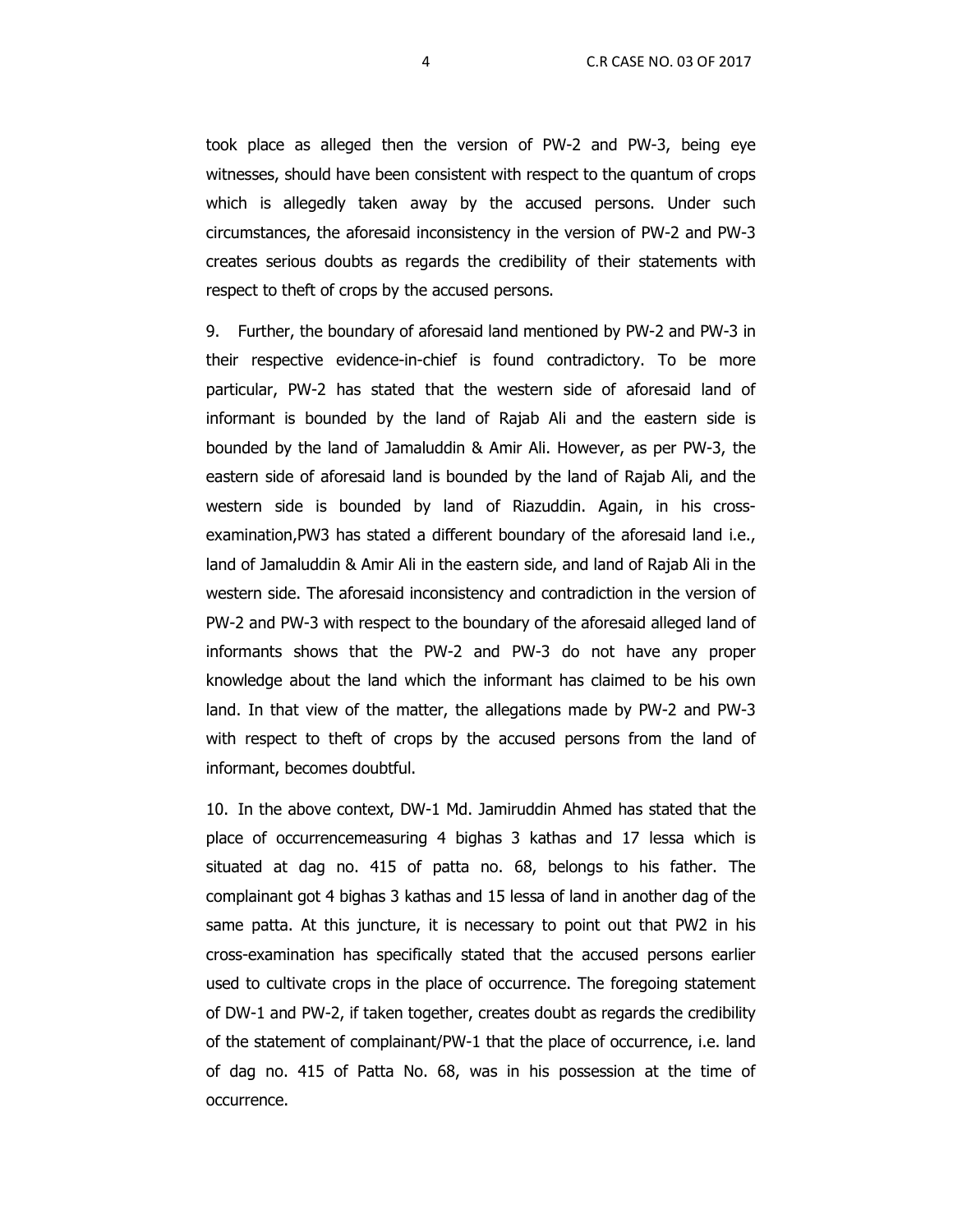11. Besides the above, though the complainant in his evidence-in-chief and F.I.R has claimed that the occurrence took place on 27.11.2013, but in his cross-examination the PW-1/complainant has specifically stated that the occurrence took place on 29.11.2001 and he properly remembers the date of alleged occurrence. Therefore, it is clear that the informant has stated two different dates of the alleged occurrence which are not even nearly situated. In my opinion, had the occurrence took place as alleged then the PW-1 would have been able to say the date of alleged occurrence properly. Hence, the aforesaid inconsistency in the version of PW-1 with respect to the date of alleged occurrence creates doubt regarding the credibility of his evidence-inchief.

12. Before parting with the discussion, I deem it fit to mention here that there is nothing in the case record which can show that any property was seized by the I.O at the time of investigation of this case. In my opinion, had the accused persons committed theft as alleged then the I.O would have been able to seize the allegedly stolen crops which were kept in the house of accused Moniruddin as claimed by the complainant. Therefore, absence of seizure of any such crops by the I.O creates further doubt as regards the credibility of the entire case of prosecution.

13. Considering the entire discussion made above, I find that the witnesses examined by complainant have failed to prove beyond reasonable doubt that the accused persons have committed the offences as alleged.

DECISION: This point is therefore decided in the negative and goes against the prosecution.

### **ORDER**

14.In view of the discussion made above and the decision reached in the foregoing point for determination, it is held that the witnesses examined by complainant have failed to prove beyond reasonable doubts that accused Md. Moniruddin and Md. Azibur Rahman have committed the offence punishable under section 379 of I.P.C as alleged, and as such, the above named accused persons are acquitted of the charge under section 379 of I.P.C on benefit of doubt and they be set at liberty forthwith.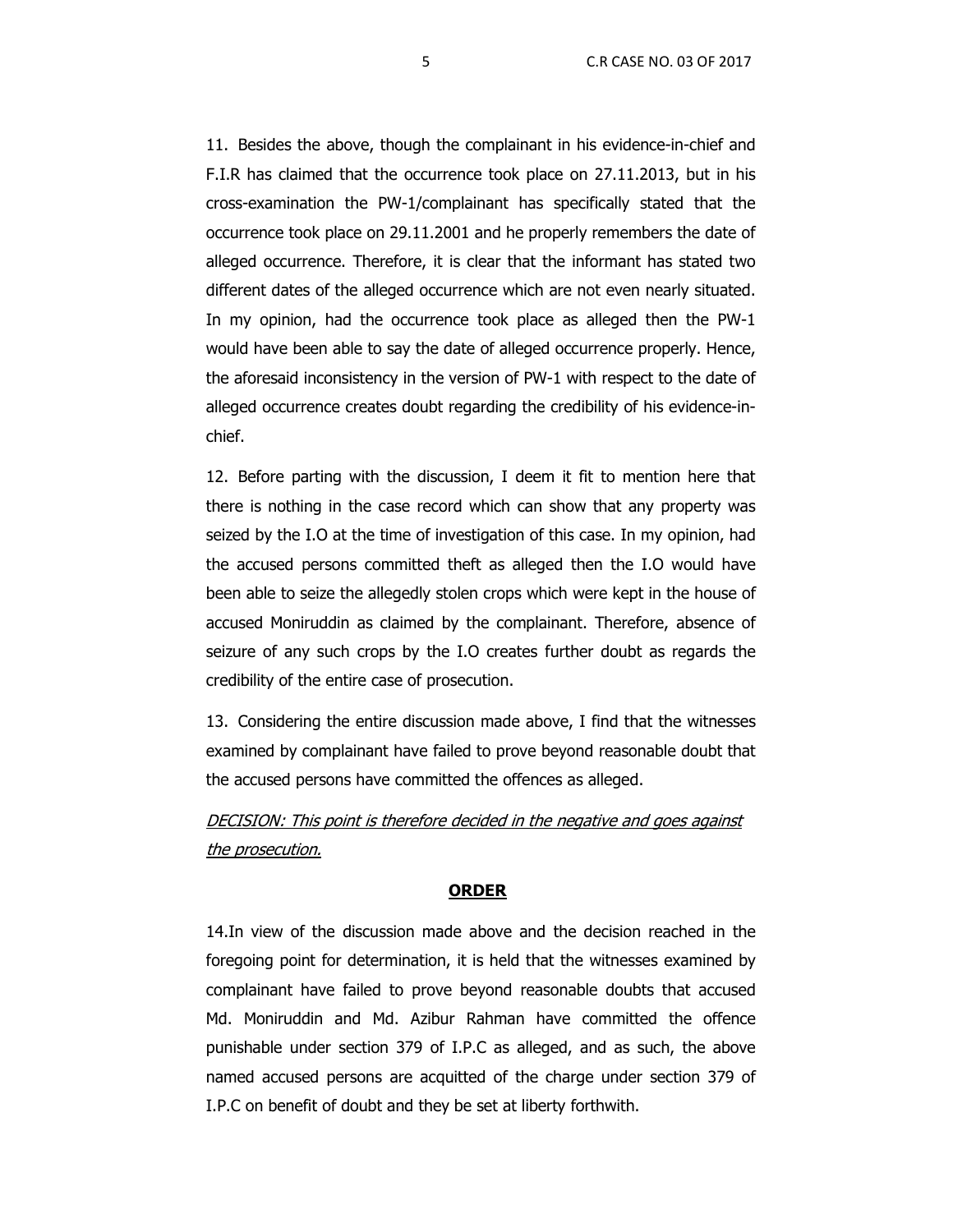The bail bond of the accused person shall remain in force for another six months from today.

This judgment is given under my hand, and seal of this court on this the 07<sup>th</sup>day of February, 2020.

The case is disposed of on contest.

 F.U. Choudhury Additional Chief Judicial Magistrate North Lakhimpur